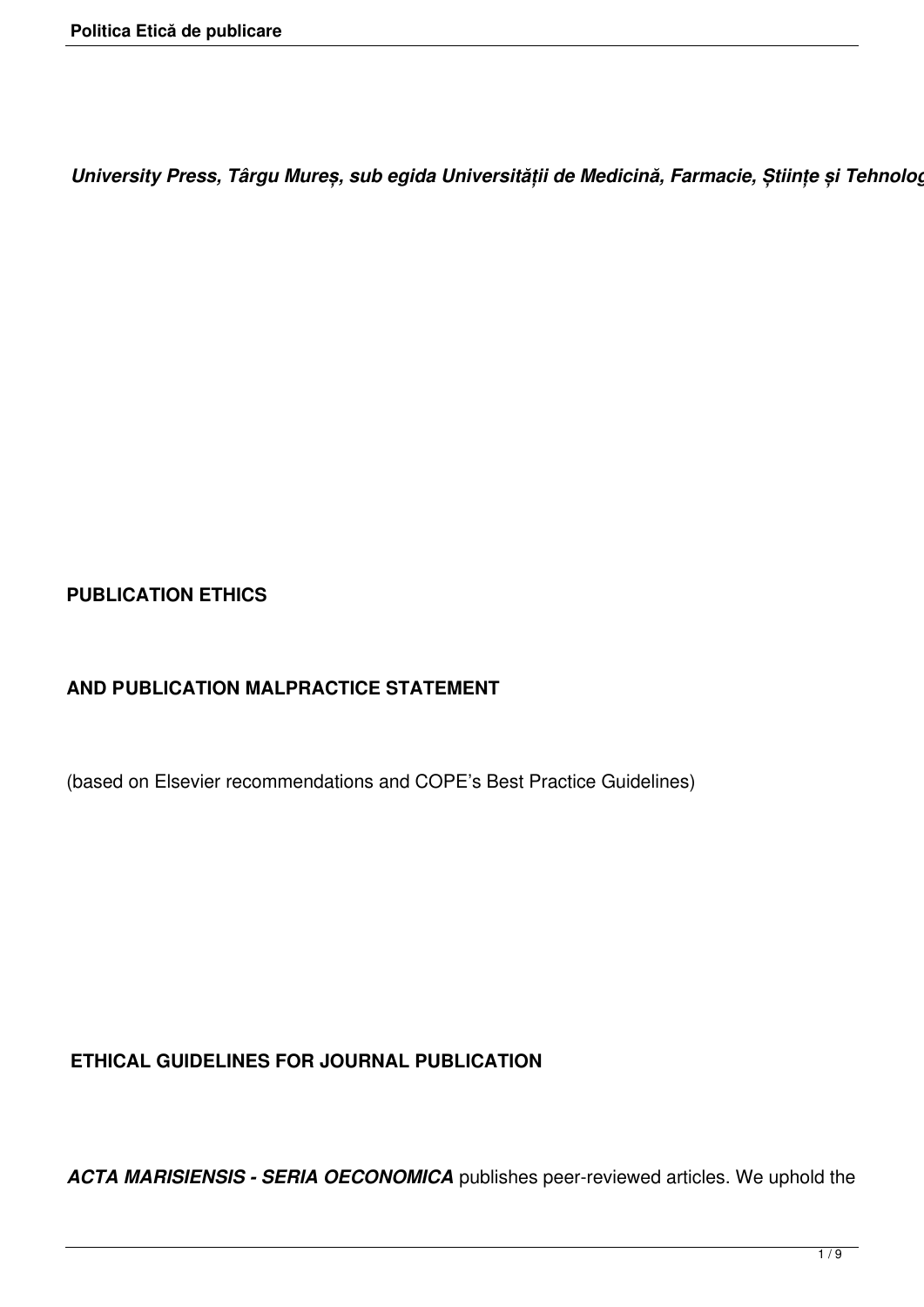best standard of publication ethics and take all possible measures against publication malpractices. It is therefore important to agree upon standards of expected ethical behaviour for all parties involved in the act of publishing: the author, the journal editor, the peer reviewer, the publisher and the society.

"Petru Maior" University Publishing House as publisher of *the ACTA MARISIENSIS - SERIA OECONOMICA* takes its duties of guardianship over all stages of publishing extremely seriously and we recognize our ethical and other responsibilities.

We are committed to ensuring that advertising, reprint or other commercial revenue has no impact or influence on editorial decisions. In addition, the Uiversity Press Târgu-Mureș and Editorial Board will assist in communications with other journals and/or publishers where this is useful and necessary.

# **DUTIES OF AUTHORS**

(source: Publishing Ethics – Elsevier:

*http://www.elsevier.com/framework\_products/promis\_misc/ethicalguidelinesforauthors.pdf* )

*Reporting Standards*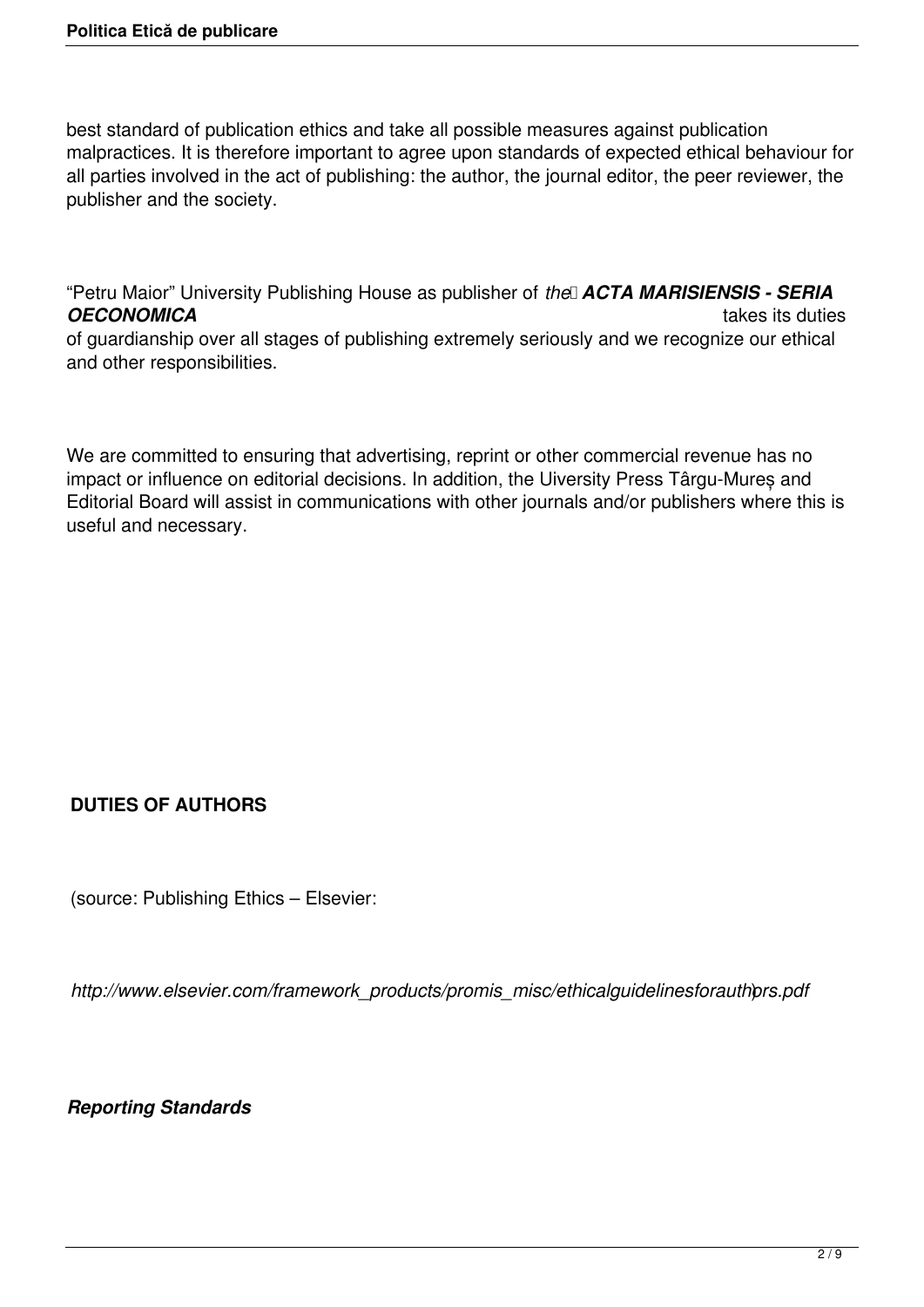Authors of original research reports should present an accurate account of the work performed as well as an objective discussion of its significance. Underlying data should be represented accurately in the paper. A paper should contain sufficient details and references to permit others to replicate the work. Fraudulent or knowingly inaccurate statements constitute unethical behaviour and are unacceptable. Review and professional publication articles should also be accurate and objective, and editorial opinion works should be clearly identified as such.

## *Data Access and Retention*

Authors may be asked to provide the raw data in connection with a paper for editorial review, and should be prepared to provide public access to such data, if practicable, and should in any event be prepared to retain such data for a reasonable time after publication.

## *Originality and Plagiarism*

The authors should ensure that they have written entirely original works, and if the authors have used the work and/or words of others, which this has been appropriately cited or quoted. Plagiarism takes many forms, from "passing off" another's paper as the author's own paper, to copying or paraphrasing substantial parts of another's paper (without attribution), to claiming results from research conducted by others. Plagiarism in all its forms constitutes unethical publishing behaviour and is unacceptable.

## *Multiple, Redundant or Concurrent Publication*

An author should not in general publish manuscripts describing essentially the same research in more than one journal or primary publication. Submitting the same manuscript to more than one journal concurrently constitutes unethical publishing behaviour and is unacceptable. In general, an author should not submit for consideration in another journal a previously published paper. Publication of some kinds of articles in more than one journal is sometimes justifiable, provided certain conditions are met. The authors and editors of the journals concerned must agree to the secondary publication, which must reflect the same data and interpretation of the primary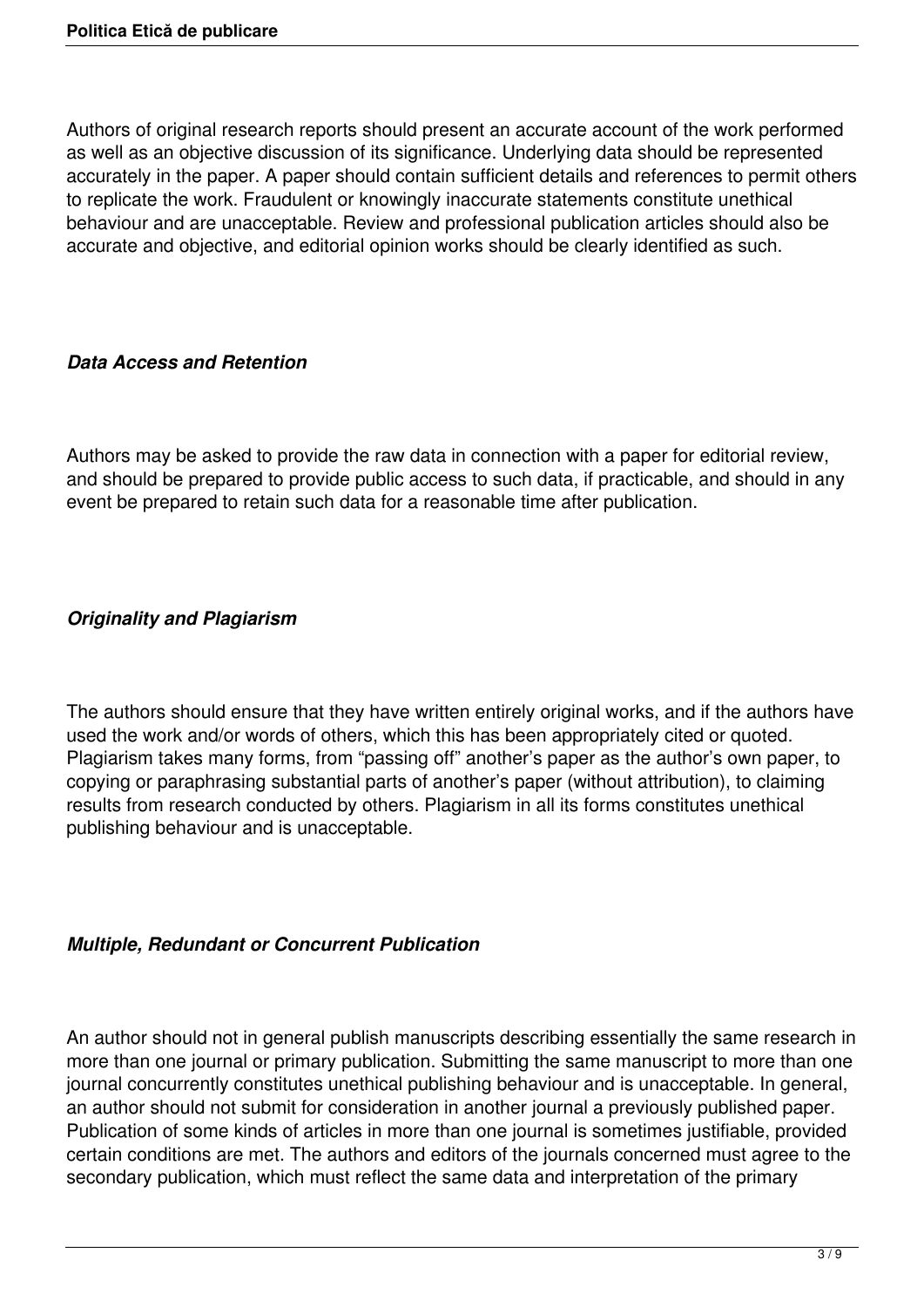document. The primary reference must be cited in the secondary publication.

#### *Acknowledgement of Sources*

Proper acknowledgment of the work of others must always be given. Authors should cite publications that have been influential in determining the nature of the reported work. Information obtained privately, as in conversation, correspondence, or discussion with third parties, must not be used or reported without explicit, written permission from the source. Information obtained in the course of confidential services, such as refereeing manuscripts or grant applications, must not be used without the explicit written permission of the author of the work involved in these services.

# *Authorship of the Paper*

Authorship should be limited to those who have made a significant contribution to the conception, design, execution, or interpretation of the reported study. All those who have made significant contributions should be listed as co-authors. Where there are others who have participated in certain substantive aspects of the research project, they should be acknowledged or listed as contributors. The corresponding author should ensure that all appropriate co-authors and no inappropriate co-authors are included on the paper, and that all co-authors have seen and approved the final version of the paper and have agreed to its submission for publication.

## *Hazards and Human or Animal Subjects*

If the work involves chemicals, procedures or equipment that have any unusual hazards inherent in their use, the author must clearly identify these in the manuscript. If the work involves the use of animal or human subjects, the author should ensure that the manuscript contains a statement that all procedures were performed in compliance with relevant laws and institutional guidelines and that the appropriate institutional committees has approved them. Authors should include a statement in the manuscript that informed consent was obtained for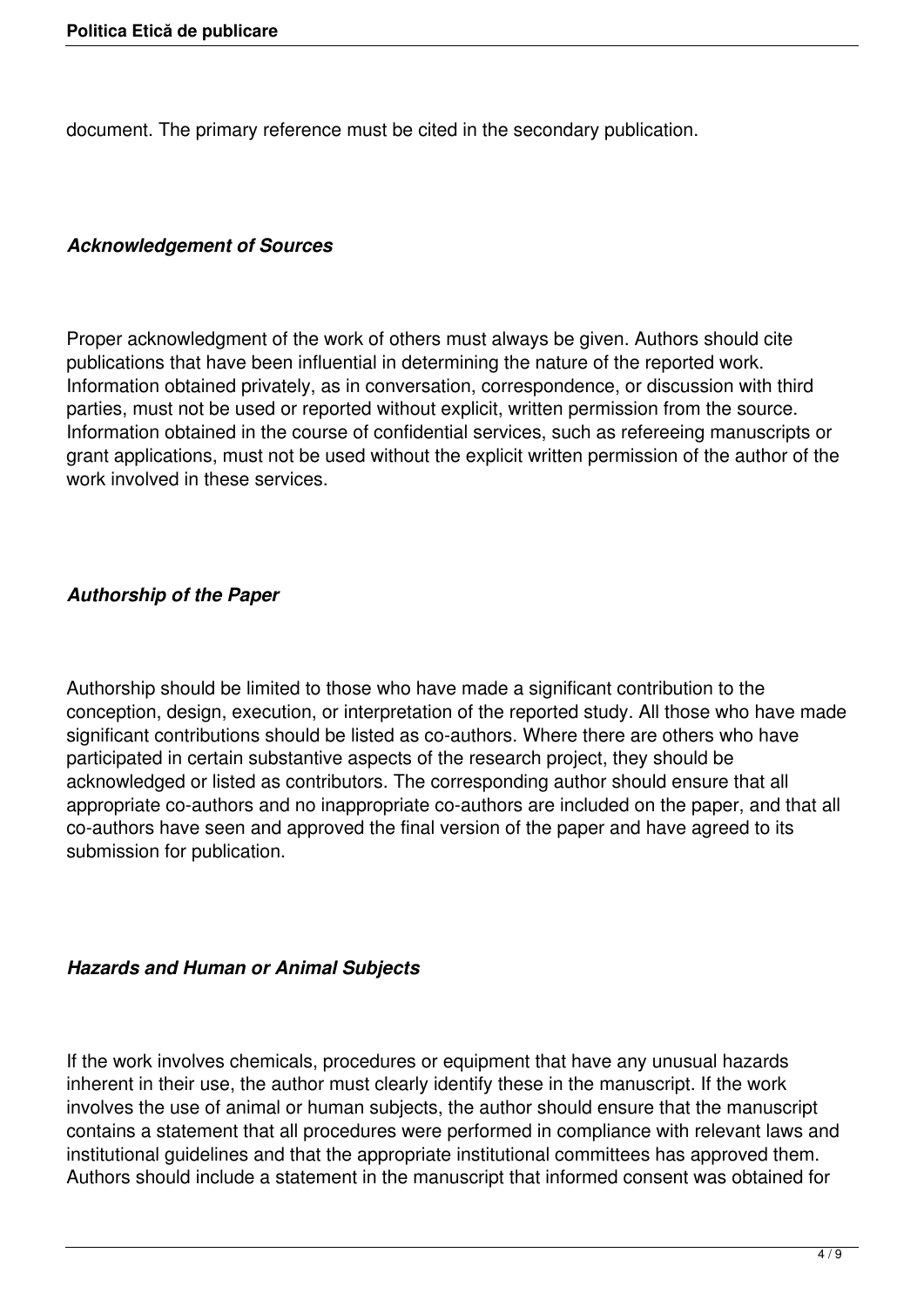experimentation with human subjects. The privacy rights of human subjects must always be observed.

### *Disclosure and conflicts of interest*

All authors should disclose in their manuscript any financial or other substantive conflicts of interest that might be construed to influence the results or interpretation of their manuscript. All sources of financial support for the project should be disclosed. Examples of potential conflicts of interest which should be disclosed include employment, consultancies, stock ownership, honoraria, paid expert testimony, patent applications/registrations, and grants or other funding. Potential conflicts of interest should be disclosed at the earliest stage possible.

## *Fundamental errors in published works*

When an author discovers a significant error or inaccuracy in his/her own published work, it is the author's obligation to promptly notify the journal editor or publisher and cooperate with the editor to retract or correct the paper. If the editor or the publisher learns from a third party that a published work contains a significant error, it is the obligation of the author to promptly retract or correct the paper or provide evidence to the editor of the correctness of the original paper.

## **DUTIES OF THE EDITORIAL BOARD**

*(* sources: COPE's Best Practice Guidelines for Journal Editors:

*http://www.publicationethics.org/files/u2/Best\_Practice.pdf*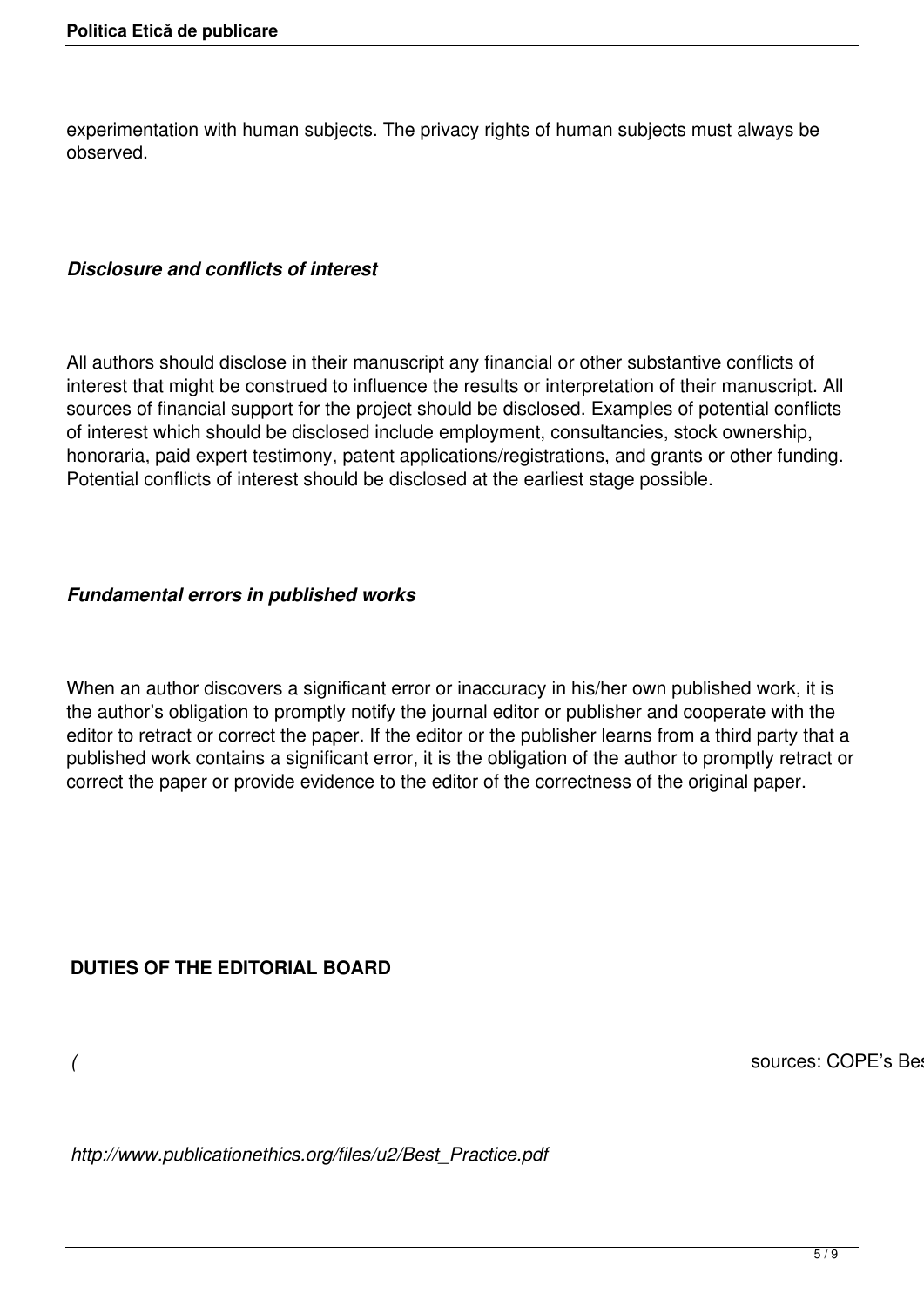and Publishing Ethics – Elsevier:

*http://www.elsevier.com/authors/author-rights-and-responsibilities#Duties of Authors)*

### *Publication decisions*

The editor of a peer-reviewed *ACTA MARISIENSIS - SERIA OECONOMICA* is responsible for deciding which of the articles submitted to the journal should be published. The validation of the work in question and its importance to researchers and readers must always drive such decisions. The editor may be guided by the policies of the journal's editorial board and constrained by such legal requirements as shall then be in force regarding libel, copyright infringement and plagiarism. The editor may confer with other editors or reviewers in making this decision.

## *Fair play*

An editor should evaluate manuscripts for their intellectual content without regard to race, gender, sexual orientation, religious belief, ethnic origin, citizenship, or political philosophy of the authors.

#### *Confidentiality*

The editor and any editorial staff must not disclose any information about a submitted manuscript to anyone other than the corresponding author, reviewers, potential reviewers, other editorial advisers, and the publisher, as appropriate.

*Disclosure and conflicts of interest*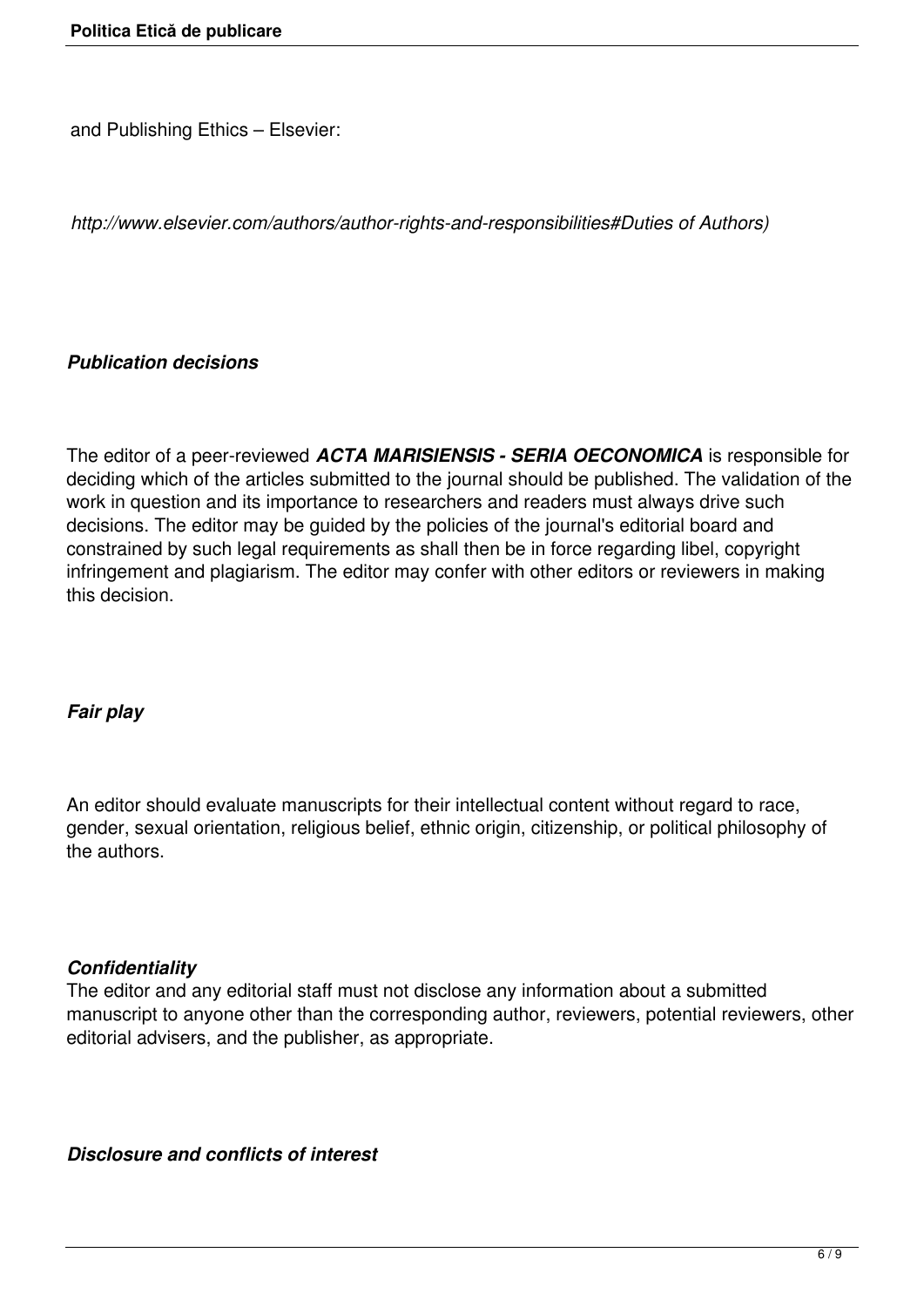Unpublished materials disclosed in a submitted manuscript must not be used in an editor's own research without the express written consent of the author. Privileged information or ideas obtained through peer review must be kept confidential and not used for personal advantage. Editors should recuse themselves (i.e. should ask a co-editor, associate editor or other member of the editorial board instead to review and consider) from considering manuscripts in which they have conflicts of interest resulting from competitive, collaborative, or other relationships or connections with any of the authors, companies, or (possibly) institutions connected to the papers. Editors should require all contributors to disclose relevant competing interests and publish corrections if competing interests are revealed after publication. If needed, other appropriate action should be taken, such as the publication of a retraction or expression of concern.

### *Involvement and cooperation in investigations*

An editor should take reasonably responsive measures when ethical complaints have been presented concerning a submitted manuscript or published paper, in conjunction with the publisher (or society). Such measures will generally include contacting the author of the manuscript or paper and giving due consideration of the respective complaint or claims made, but may also include further communications to the relevant institutions and research bodies, and if the complaint is upheld, the publication of a correction, retraction, expression of concern, or other note, as may be relevant. Every reported act of unethical publishing behaviour must be looked into, even if it is discovered years after publication.

## **DUTIES OF PEER REVIEWERS**

*(* sources: COPE's Best Practice Guidelines for Journal Editors:

*http://www.publicationethics.org/files/u2/Best\_Practice.pdf*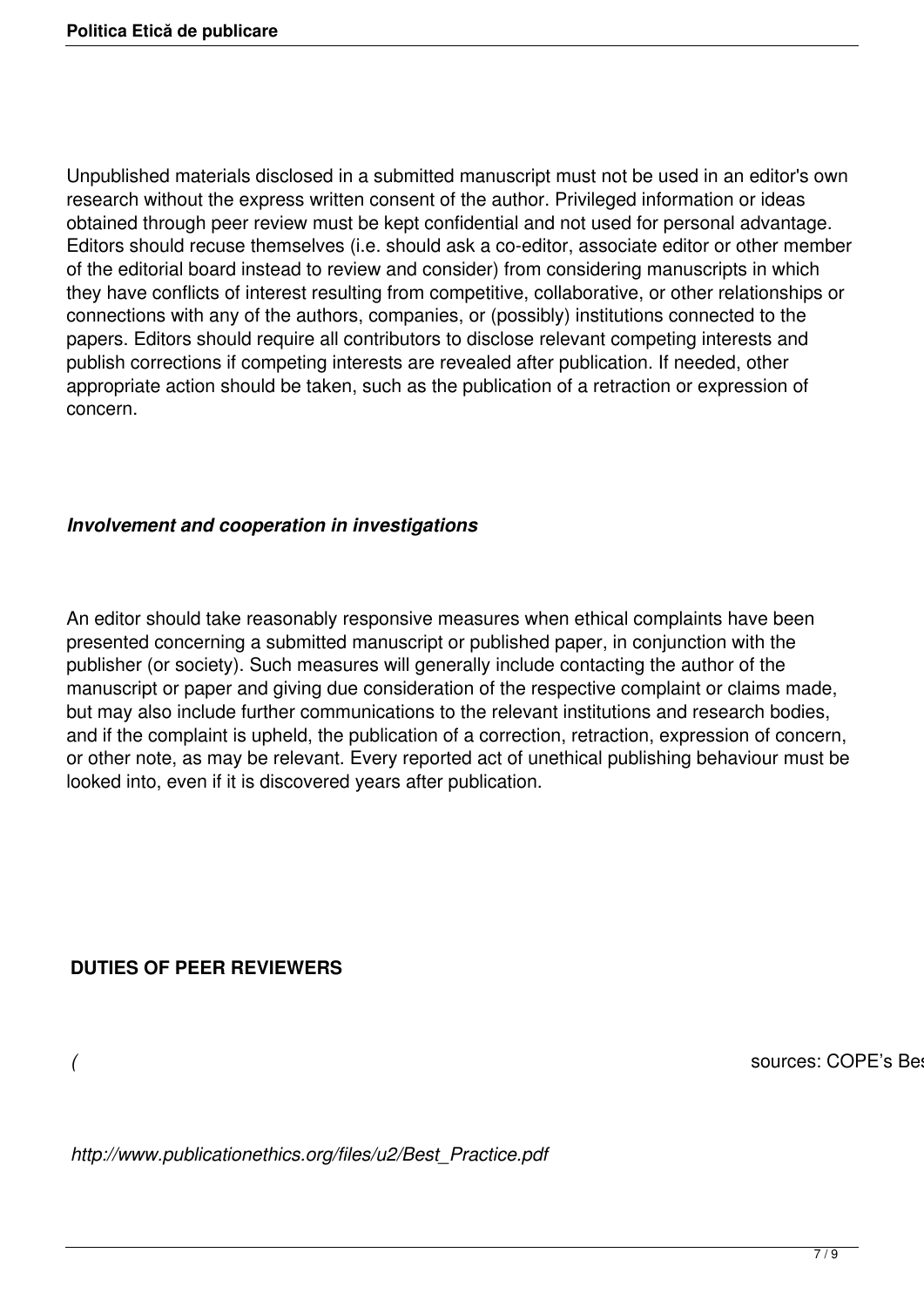and Publishing Ethics – Elsevier:

*http://www.elsevier.com/authors/author-rights-and-responsibilities#Duties of Authors)*

### *Contribution to editorial decisions*

Peer review assists the editor in making editorial decisions and through the editorial communications with the author may also assist the author in improving the paper. Peer review is an essential component of formal scholarly communication, and lies at the heart of the scientific method. All scholars who wish to contribute to publications have an obligation to do a fair share of reviewing.

#### *Promptness*

Any selected referee who feels unqualified to review the research reported in a manuscript or knows that its prompt review will be impossible should notify the editor and excuse himself from the review process.

#### *Confidentiality*

Any manuscripts received for review must be treated as confidential documents. They must not be shown to or discussed with others except as authorized by the editor.

#### *Standards of objectivity*

Reviews should be conducted objectively. Personal criticism of the author is inappropriate. Referees should express their views clearly with supporting arguments.